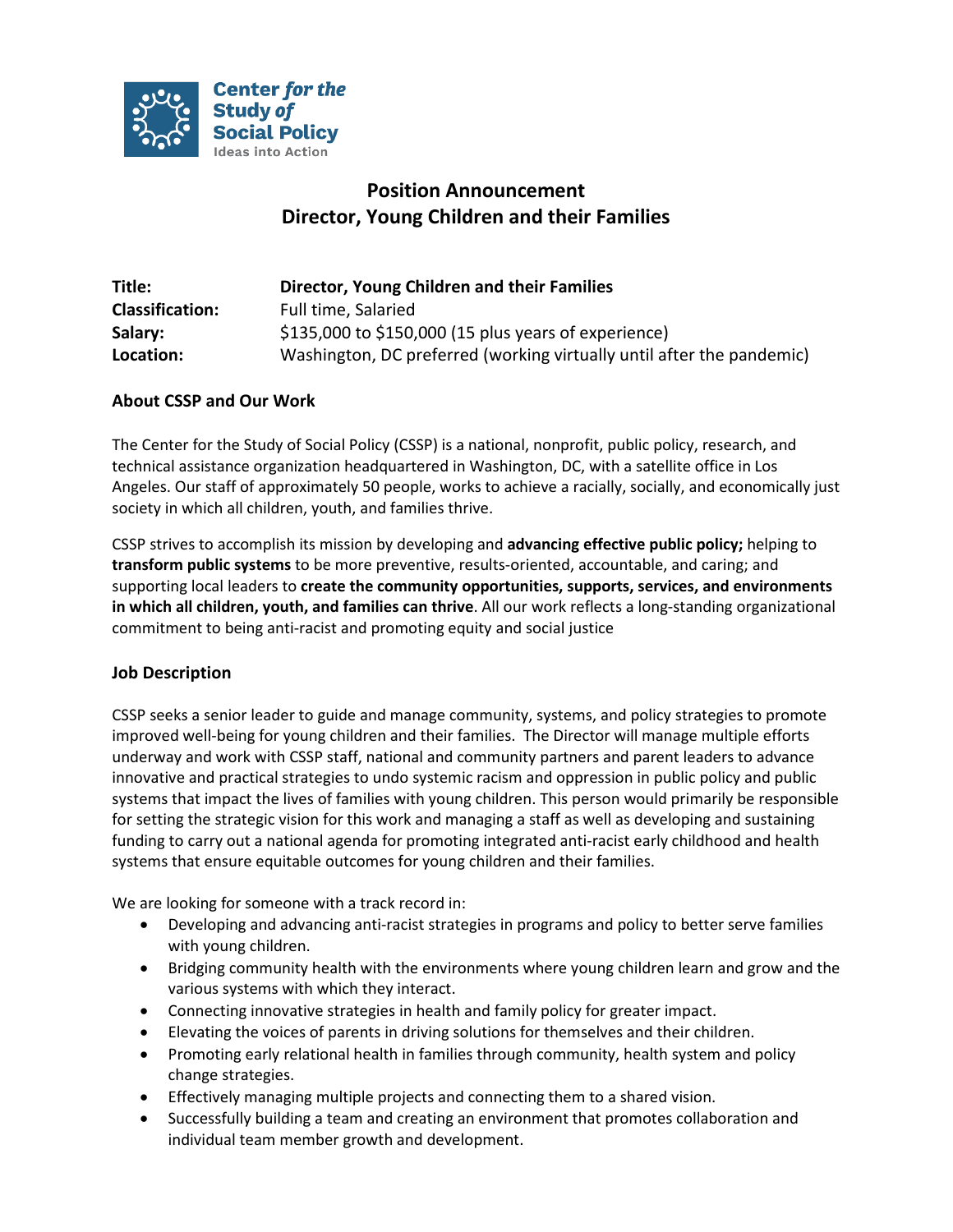# **Specific Duties and Responsibilities**

- Guide the development and implementation of CSSP's anti-racist agenda and vision that bridges community health and local early childhood systems in pursuit of equitable outcomes for young children and their families.
- Lead and work with CSSP senior leadership and staff on future fund development for anti-racist strategies to improve the health and well-being of young children and their families, and manage our current funding relationships with funders.
- Manage staff and support the work of CSSP projects that are part of this multifaceted agenda including current work on:
	- o [DULCE](https://cssp.org/our-work/project/dulce/)
	- o Early childhood system building through **EC-LINC** and **Early Learning Nation**
	- o Parent Leadership through the [Parent Leader](https://cssp.org/our-work/project/parent-leader-network/) Network
	- o [Early Relational Health](https://cssp.org/our-work/project/advancing-early-relational-health/)
- Work with YCF senior staff in efforts to ensure that parent voice and racial equity are central to all aspects of the work.
- Represent CSSP's priorities and strategic directions with funders, national organizations, and policymakers.

# **A Successful Candidate will have:**

- Commitment to racial justice and reducing disparities based on race, ethnicity, immigration status, sovereignty, gender, sexual orientation/gender identity, and socioeconomics.
- A graduate degree in public administration, public health, public policy, social work, or related fields with a minimum of 15 years of experience working on issues of importance to young children and their families in either the non-profit sector or a combination of government and the non-profit sector.
- Experience and expertise in one or some of the following: health equity, Black maternal health, health access, early childhood, childcare, family economic security, community-driven health strategies, prevention policy, health and public health care financing and innovative and community-based approaches to working with families to meet their needs.
- Experience developing and implementing sustainable anti-racist initiatives aimed at promoting the health and well-being of young children, their families, and communities.
- An understanding of the critical role parents play in the lives of young children and a strong commitment to elevating the role of parents as decision-makers and active participants in efforts to achieve positive change for young children and their families.
- Experience successfully fundraising and building new relationships with funders.
- Excellent communications skills and evidence of high performance as a writer and public speaker, including skills and interests in using social and other media to effect change.
- Ability to work effectively with a team and with external partners, including working with community partners, and direct leadership experience at the local/community level.
- Significant leadership and management experience and a track record for achieving results.
- Experience leading issue campaigns or related activities.
- Strategic use of data, and experience using a data-driven approach to accomplishing goals.
- Ability to document the effects and outcomes of innovation, as well as position interventions for scale.
- Ability to communicate complicated and/or technical issues in a straight-forward and clear way to multiple audiences.
- Ability and willingness to travel.